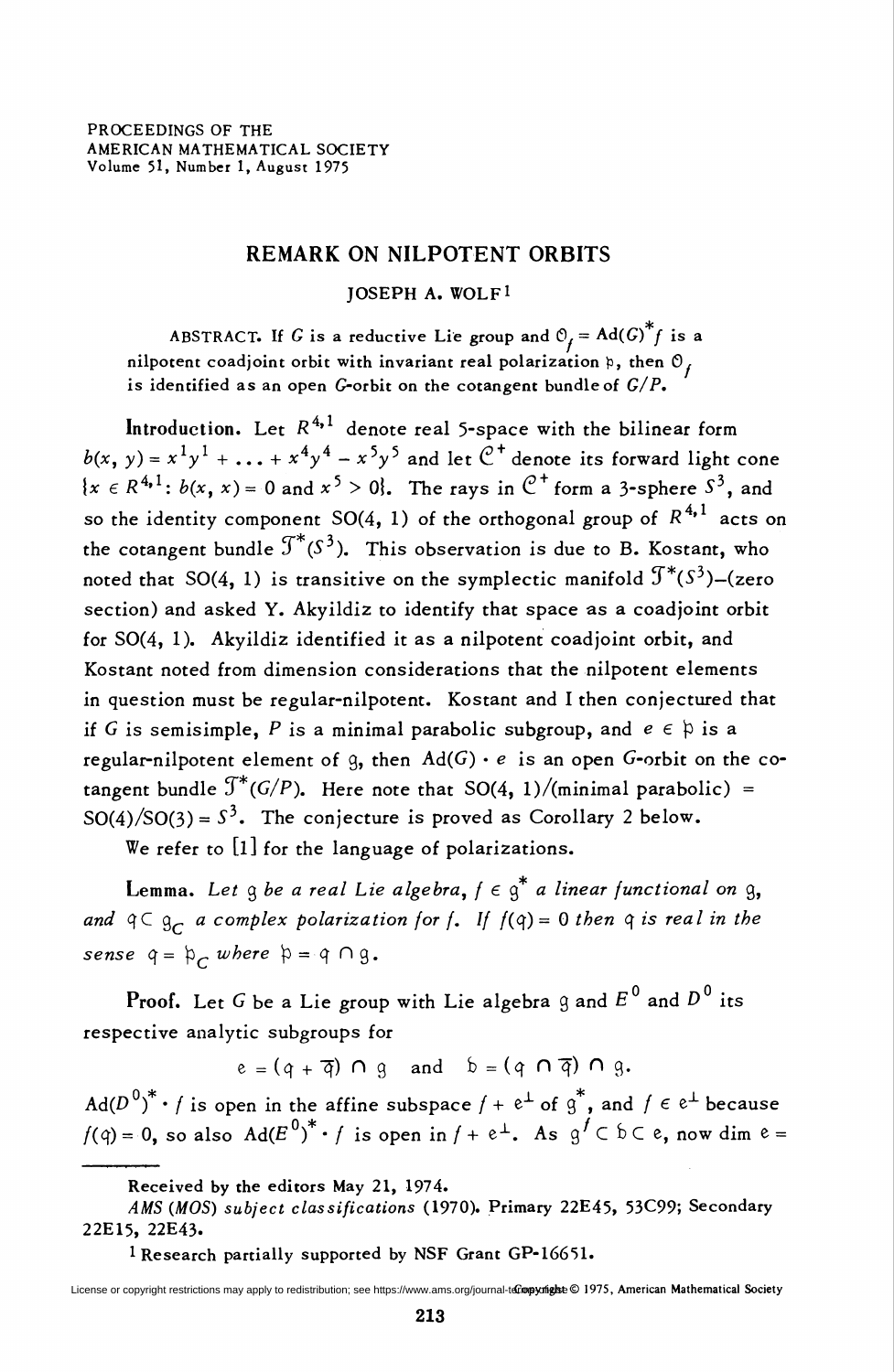$\dim(f + e^{\perp}) - \dim g' = \dim b$ , this forces  $e = b$ , and we conclude  $q = \overline{q}$ . Q.E.D.

Theorem.<sup>2</sup> Let G be a Lie group,  $f \in g^*$ , q a complex polarization for f such that  $f(q) = 0$ , and  $\beta = q \cap q$ . Let P be a closed subgroup of G with Lie algebra  $\beta$  such that  $G^f \subset P$ . Then  $\mathbb{C}_f = \text{Ad}(G)^* \cdot f$  is equivariantly diffeomorphic to an open G-orbit in the cotangent bundle  $\mathcal{T}^*(G/P)$ .

**Proof.** As in the lemma,  $Ad(P)^* \cdot f$  is open in the subspace  $f + \beta^{\perp} = \beta^{\perp}$ of  $g^*$ .

 $G/P$  has tangent space  $g/\beta$ , hence cotangent space  $(g/\beta)^* = \beta^{\perp}$ , all this as P-modules. Thus  $\mathcal{T}^*(G/P)$  is the G-homogeneous bundle  $G \times_{\mathbf{p}} \xi^{\perp}$ . It consists of all classes

$$
[g, y] = \{ (gp^{-1}, \mathrm{Ad}(p) * y) : p \in P \} \subset G \times \mathfrak{p}^{\perp}
$$

with quotient differentiable structure from  $G \times \mathfrak{p}^+$  and with left action of G given by  $g'[g, y] = [g'g, y]$ . Define a G-orbit on  $\mathcal{T}^*(G/P)$  by

$$
\Omega_f = G([1, f]) = \{ [g, f] \in G \times_p \mathfrak{p}^{\perp} : g \in G \}.
$$

Then

dim  $\Omega_f = \dim (G/P) + \dim (Ad(P)^* \cdot f) = \dim g - \dim \mathfrak{h} + \dim \mathfrak{h}^{\perp}$  $=\dim(G \times_{\mathbf{p}} \mathfrak{p}^{\perp}) = \dim \mathcal{F}^{*}(G/P),$ 

so  $\Omega$ , is open in  $\mathfrak{T}^*(G/P)$ .

Map the orbit  $\mathcal{O}_t$  to  $\Omega_t$  by  $\text{Ad}(g)^*/ \mapsto [g, f]$ . This is well defined, for if  $\text{Ad}(g)^{*} f = \text{Ad}(g')^{*} f$  then  $g' = g p$  with  $p \in G^{f} \subset P$  so  $[g', f] = [gp, f]$  $[g, \text{Ad}(p)^*/] = [g, f]$ . It is visibly G-equivariant with image  $\Omega_f$ , and is oneto-one because  $[g, f] = [g', f]$  forces  $[g^{-1}g', f] = [1, f]$  whence  $g^{-1}g' \in$  $G^f \subset P$ . O.E.D.

We now suppose that  $G$  is a reductive Lie group, i.e. that its Lie algebra  $g = g_1 \oplus c$  where c is the center and  $g_1 = [g, g]$  is semisimple. We also suppose that  $g$  has a nondegenerate  $Ad(G)$ -invariant symmetric bilinear form  $\langle$ ,  $\rangle$ . That is automatic for example if  ${Ad(g)|}_c : g \in G$  is precompact, e.g. when if  $g \in G$  then  $Ad(g)$  is an inner automorphism on  $g_C$ , in particular when G is connected. The form  $\langle , \rangle$  gives a G-equivariant isomorphism of g to  $g^*$ , say  $x \to x^*$ , by  $x^*(y) = \langle x, y \rangle$ . We say that x and  $x^*$ ,

<sup>2</sup> Originally we started with Corollary 1 below (same proof). Alan Weinstein License or copyright restrictions may apply to redistribution; see https://www.ams.org/journal-terms-of-use<br>Suggested the possibility of a more general formulation.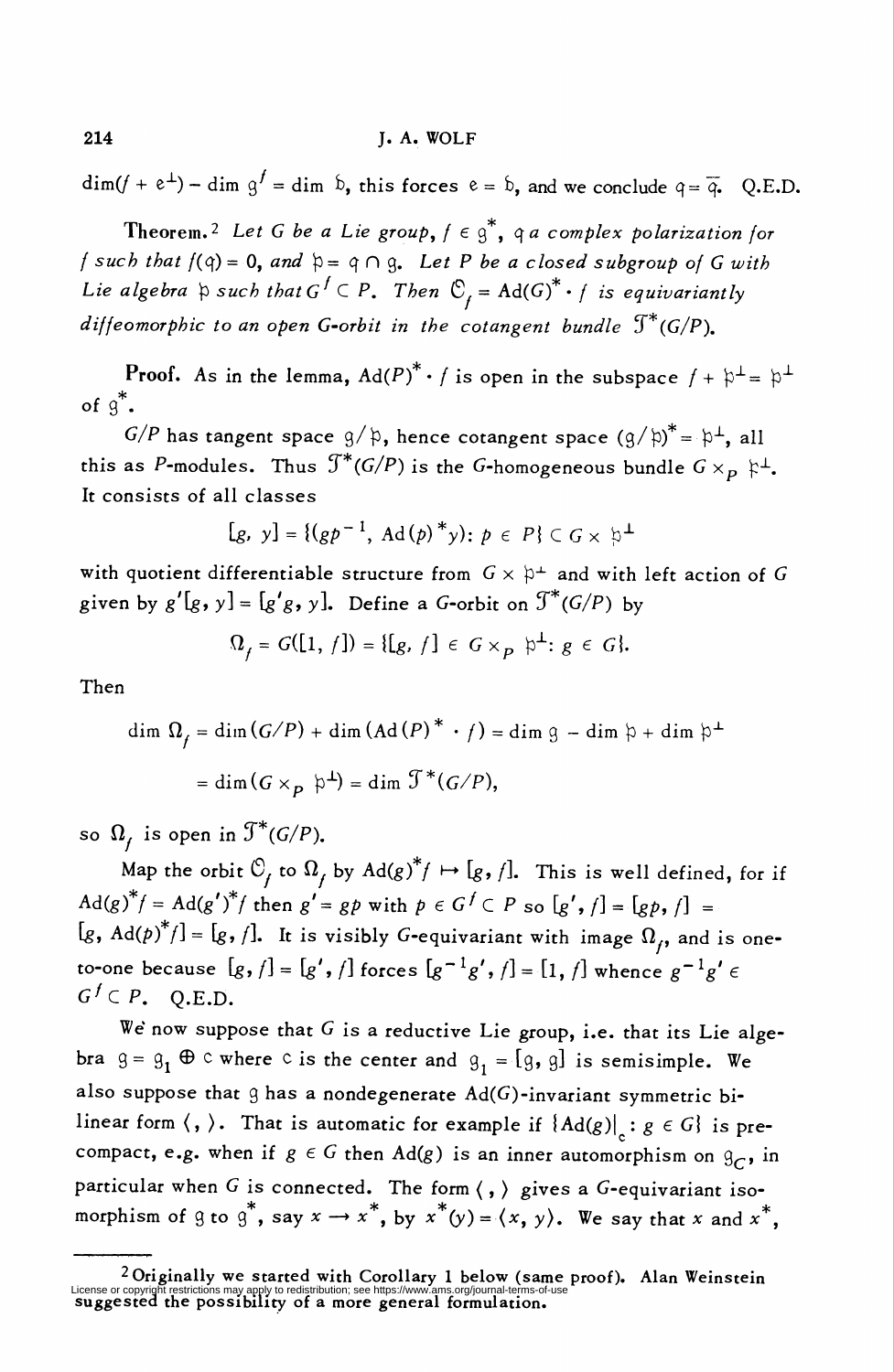and their G-orbits, are "nilpotent" when  $x \in [g, g]$  with ad(x):  $g \rightarrow g$  nilpotent as linear transformation.

Combining [2, Theorem 2.2] and [3, Proposition 2.3.2] we have

Lemma. Let G be reductive as above,  $x \in \mathfrak{g}$ , and  $q$  a complex polarization for  $x^*$ . Then q is a parabolic subalgebra of  $\mathcal{G}_C$ , and  $x^*(q) = 0$  if and only if x is nilpotent.

Now we can prove

Corollary 1. Let G be reductive as above,  $e \in \mathfrak{g}$  a nilpotent element,  $\mathfrak{q}$ a complex polarization for  $e^*$ , and P the parabolic subgroup of G with Lie algebra  $\beta = q \cap q$ . Then Ad(G)  $\cdot$  e is equivariantly diffeomorphic to an open G-orbit on  $\mathfrak{I}^*(G/P)$  if, and only if, the polarization  $q$  is  $\text{Ad}(G^e)$ invariant.

Proof. If  $q$  is  $Ad(G^e)$ -invariant, then  $G^e \subset P$ , and the Theorem realizes  $Ad(G) \cdot e$  as an open G-orbit on  $\mathfrak{I}^*(G/P)$ . If  $Ad(G) \cdot e$  is equivariantly diffeomorphic to an open G-orbit on  $\mathfrak{I}^{*}(G/P)$ , then the diffeomorphism must be given as in the proof of the Theorem; that requires  $G^e \subset P$ , and so  $q$  is  $\text{Ad}(G^e)$ -invariant. Q.E.D.

If  $e \in \mathfrak{g}$  is regular-nilpotent then  $e$  is contained in a unique minimal parabolic subalgebra  $\beta$  of g. Now e is in the nilradical  $\beta_n = \beta^{\perp}$ , so  $q = \beta_C$ is a complex polarization for  $e^*$ , and q is  $\text{Ad}(G^e)$ -invariant by uniqueness of  $\beta$ . Thus Corollary 1 specializes to

Corollary 2. Let G be reductive as above,  $e \in \mathfrak{g}$  a regular-nilpotent element, and P the unique minimal parabolic subgroup of G whose Lie algebra contains e. Then  $Ad(G) \cdot e$  is G-equivariantly diffeomorphic to an open G-orbit on  $\mathfrak{J}^*(G/P)$ .

Remarks. 1. When  $[g, g]$  is isomorphic to the Lie algebra of SO(n, 1), then in Corollary 2 we have  $\text{Ad}(P) \cdot e = \mathfrak{p}_n - \{0\} = \mathfrak{p}^{\perp} - \{0\}$ , so the open G-orbit is  $\mathfrak{I}^*(G/P)$  – (the zero cross section).

2. Let P be any parabolic subgroup of G,  $\beta$  its Lie algebra, and  $\beta_n$  the nilradical of  $\beta$ . R. W. Richardson and C. C. Moore independently showed that there are open  $Ad(P)$ -orbits on  $\mathfrak{p}_n$ . If  $Ad(P) \cdot e$  is one of them, then<sup>3</sup>  $e^*(\phi) = 0$ , and a dimension count shows that  $q = \phi_c$  is a complex polarization for  $e^*$ . Conversely if  $e \in \mathfrak{g}$  is nilpotent and  $\mathfrak{q}$  is a complex polarization